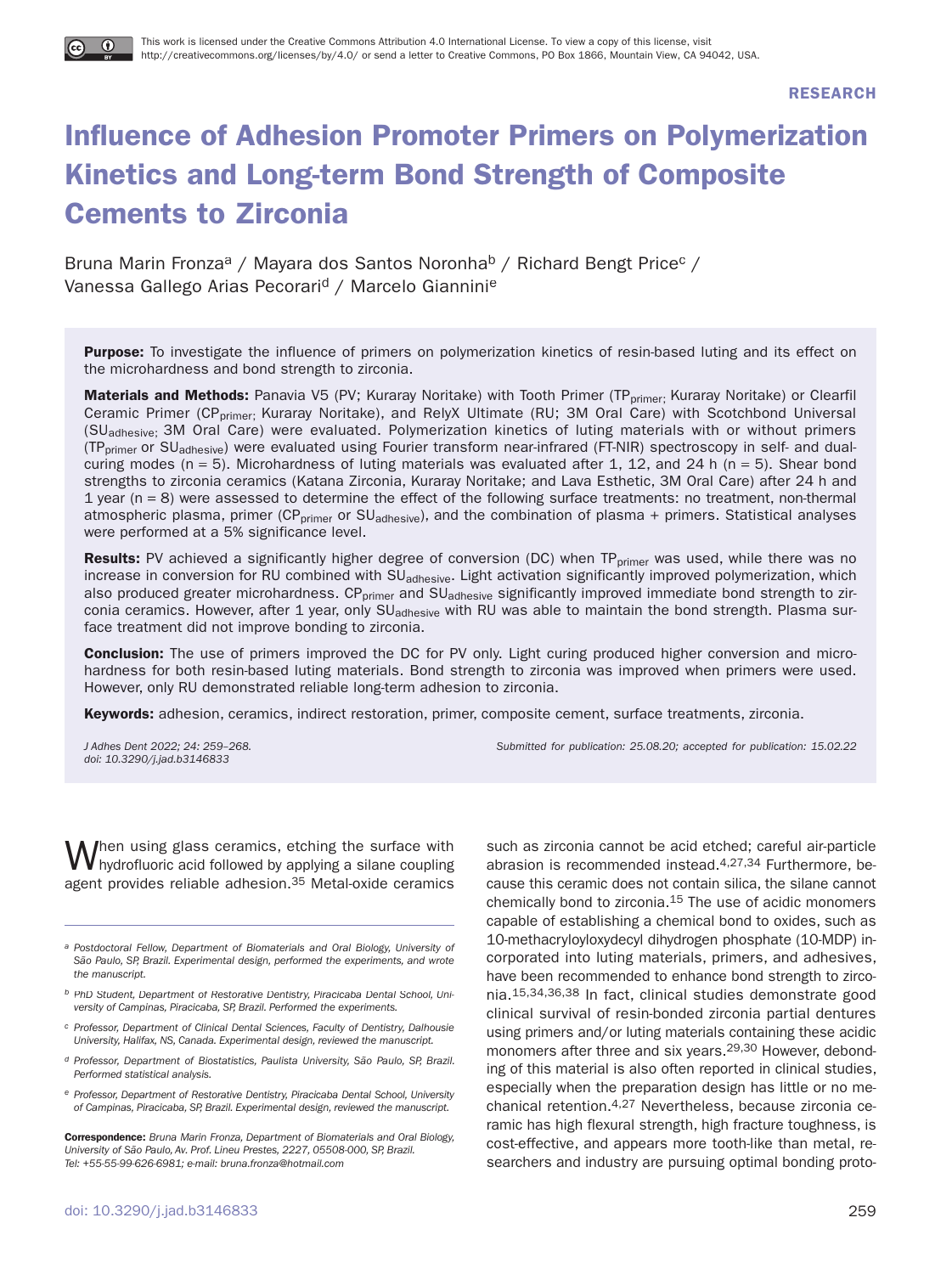| Classification                  | Material                                                                                                    | Manufacturer                              | Info                               | Composition*                                                                                                                                                                                                                                                                                                                                             |
|---------------------------------|-------------------------------------------------------------------------------------------------------------|-------------------------------------------|------------------------------------|----------------------------------------------------------------------------------------------------------------------------------------------------------------------------------------------------------------------------------------------------------------------------------------------------------------------------------------------------------|
| Resin-based<br>luting materials | Panavia V5<br>(PV)                                                                                          | <b>Kuraray Noritake</b><br>(Tokyo, Japan) | Lot 3M0018<br>Shade A2             | Bis-GMA, TEG-DMA, hydrophobic aromatic dimethacrylate,<br>hydrophilic aliphatic dimethacrylate, camphorquinone, initiators,<br>accelerators, and pigments<br>Fillers: silanated barium glass, silanated fluoroaluminosilicate<br>glass, colloidal silica, surface treated aluminum oxide                                                                 |
|                                 | RelyX Ultimate<br>(RU)                                                                                      | 3M Oral Care<br>(St Paul, MN, USA)        | Lot 3391306<br>Shade A2            | TEG-DMA, 2-propenoic acid, 2-methyl-1,1'-[1-(hydroxymethyl)-1,2-<br>ethanediyl]ester, reaction products with 2-hydroxy-1,3-propanediyl<br>dimethacrylate and phosphorus oxide, sodium persulfate, tert-<br>butyl peroxy-3,5,5-trimethylhexanoate, acetate monohydrate.<br>Fillers: silane-treated glass, silane-treated silica, oxide glass<br>chemicals |
| Primers<br>and<br>adhesive      | Panavia V5 Tooth Primer<br>(TP <sub>brimer</sub> )                                                          | Kuraray Noritake                          | Lot 3D0050                         | HEMA, 10-MDP, hydrophilic aliphatic dimethacrylate, accelerators,<br>water                                                                                                                                                                                                                                                                               |
|                                 | Clearfil Ceramic Primer<br>(CP <sub>orimer</sub> )                                                          | Kuraray Noritake                          | Lot 15033                          | Ethanol, MPS, 10-MDP                                                                                                                                                                                                                                                                                                                                     |
|                                 | Scotchbond Universal<br>Adhesive<br>(SU <sub>adhesive</sub> )                                               | 3M Oral Care                              | Lot 3757B12                        | 10-MDP, bis-GMA, HEMA, 2-propenoic acid, 2-methyl-, reaction<br>products with 1,10-decanediol and phosphorous oxide, ethanol,<br>water, copolymer of acrylic, and itaconic acid, camphorquinone,<br>ethyl 4-dimethylaminobenzoate                                                                                                                        |
| Ceramics                        | Katana Zirconia                                                                                             | <b>Kuraray Noritake</b>                   | Lot BNAHZ<br>Shade KT10            | Zirconium oxide, yttrium oxide, pigments                                                                                                                                                                                                                                                                                                                 |
|                                 | Lava Esthetic                                                                                               | 3M Oral Care                              | Lot 190676<br>Shade A <sub>2</sub> | Zirconia ceramic                                                                                                                                                                                                                                                                                                                                         |
|                                 | dihydrogen phosphate; MPS: 3-trimethoxysilylpropyl methacrylate; TEG-DMA: triethyleneglycol dimethacrylate. |                                           |                                    | *Information supplied by the manufacturer. Abbreviations: bis-GMA: bisphenol-A diglycidyl ether dimethacrylate; HEMA: 2-hydroxyethyl methacrylate; 10-MDP: 10-methacryloyloxydecyl                                                                                                                                                                       |

| Table 1 Materials evaluated and respective manufacturers' information and application modes. |  |  |  |
|----------------------------------------------------------------------------------------------|--|--|--|
|                                                                                              |  |  |  |

cols for this material.<sup>39</sup> Alternative surface treatment methods, such as nonthermal atmospheric plasma have also been suggested, because plasma can increase the surface energy and wettability,  $10,14$  factors that favor adhesion.  $37$ 

A luting material's properties are, in turn, related to its polymerization. The polymerization reaction can be chemically initiated when the component pastes are mixed; alternatively, photoinitiators in the material can be activated by light (light curing), or a combination of both mechanisms in a dual-curing system.7,19 Previous studies have reported a higher degree of conversion (DC) and consequently improved physicochemical properties and adhesion to substrates when the resin-based luting materials were dualcured as compared to self-cured.13,18,28,33 However, light attenuates considerably as it passes through indirect materials. For example, it was reported that 0.5 mm of feldspathic ceramic reduced the irradiance by 50%, and 0.5 mm of zirconia reduced the irradiance by 67%.<sup>23</sup> However, the amount of light attenuation differs according to materials' microstructure, shade, and thickness. The greater the light attenuation, the lower the polymerization rate of the luting material,  $11,12$  so that the DC becomes more dependent on chemical activation. Furthermore, if the chemical redox initiating system uses benzoyl peroxide as the oxidant and tertiary amines as reductant, the low pH of the primers or the acidic monomers in self-adhesive materials may interfere with polymerization. Some manufacturers use alternative systems, such as the combination of cumene hydroperoxide or sodium persulfate, associated with benzoyl thiourea or tert-butyl peroxide trimethylhexano-

ate, as the reducing agent.<sup>9,19</sup> However, the entire composition is proprietary and is not fully disclosed by manufacturers. Instead, they often recommend matching their luting material with their specific primers or adhesives to overcome these chemical incompatibilities.

Thus, the objective of this study was to investigate whether the use of primers affects the polymerization kinetics of the resin-based luting material in the self- and dual-curing modes, its microhardness, and the 24-h and 1-year bond strength to zirconia ceramics, associated with or without non-thermal atmospheric plasma. The hypotheses tested were: (1) the use of primers increases the DC and polymerization rate of the tested luting materials; (2) light curing increases the microhardness of the dual-curing resin-based luting materials compared to self-curing only; (3) treating the zirconia surface with primers increases the bond strength to the tested luting materials; and (4) treating the zirconia surface with nonthermal atmospheric plasma improves bond strength to the tested resin-based luting materials.

# **MATERIALS AND METHODS**

Two resin-based luting materials combined with their primer/ adhesive from the same manufacturer were tested: Panavia V5 (PV; Kuraray Noritake; Tokyo, Japan) used with either Panavia V5 Tooth Primer (TP<sub>primer</sub>), or Clearfil Ceramic Primer (CP<sub>prime</sub>); and RelyX Ultimate (RU; 3M Oral Care; St Paul, MN, USA) used with Scotchbond Universal Adhesive (SU<sub>adhesive</sub>). The material information and chemical composition provided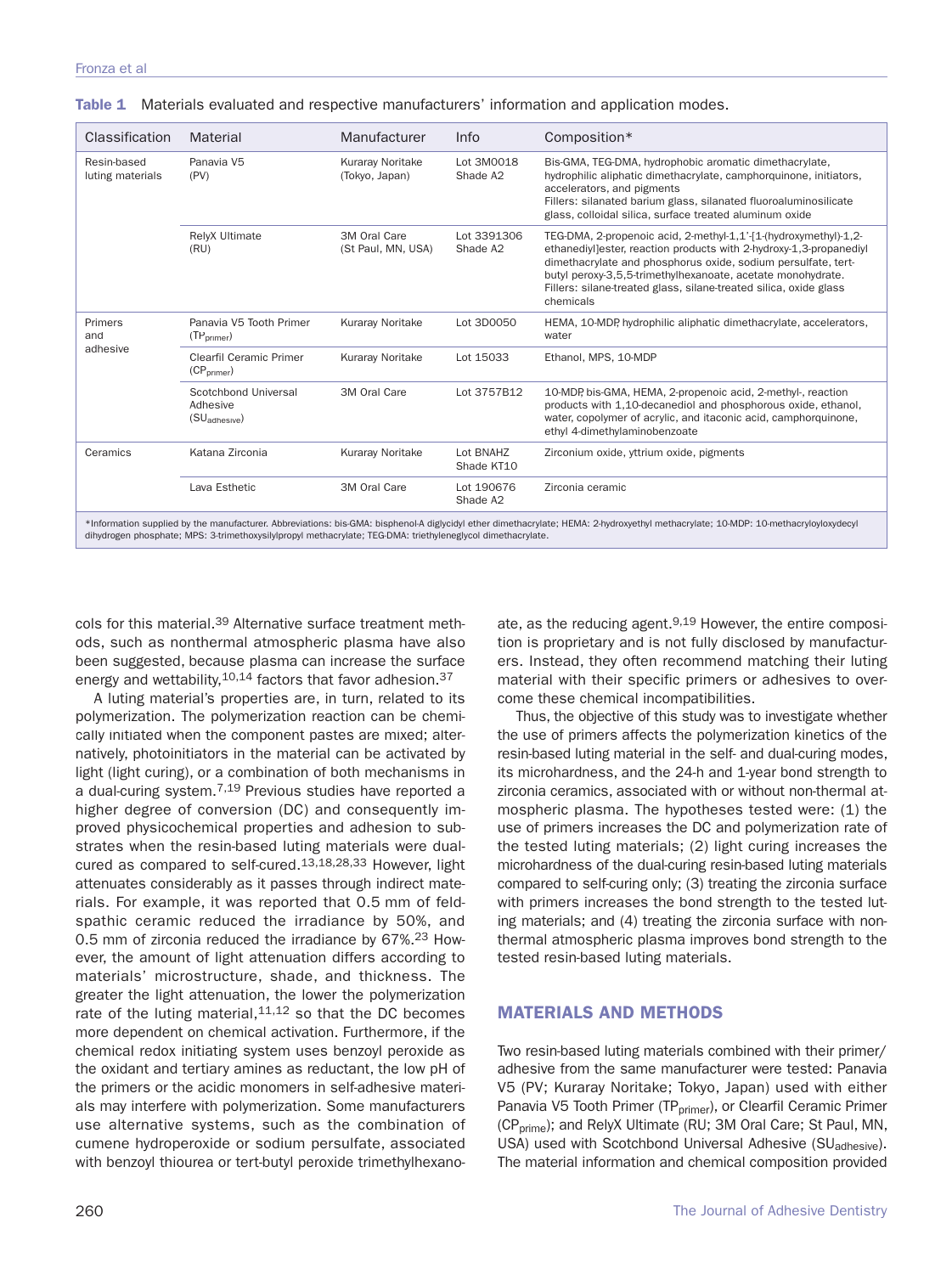**Table 2** Mean (standard deviation) of degree of conversion (%) and maximum polymerization rate (%/s) for luting material at different conditions

|                                | Degree of conversion (%) | $PR_{max}$ (%/s) |
|--------------------------------|--------------------------|------------------|
| Panavia V5 SC                  | $38.1(1.4)$ d            | 0.3(0.1)c        |
| Panavia V5 + TPprimer SC       | 42.7 $(0.8)$ c           | 0.2(0.1)c        |
| Panavia V5 LC                  | $55.2(0.5)$ b            | 2.9(0.1) b       |
| Panavia V5 + TPprimer LC       | 57.1(0.7) a              | 3.2(0.1)a        |
| RelyX Ultimate SC              | 13.4(2.2) b              | 0.4(0.1) b       |
| RelyX Ultimate + SUadhesive SC | 15.5(2.2) b              | 0.3(0.1) b       |
| RelyX Ultimate LC              | $63.3(2.1)$ a            | $6.1(0.8)$ a     |
| RelyX Ultimate + SUadhesive LC | 65.2(1.7) a              | 6.7(0.3) a       |
|                                |                          |                  |

ithin a column, means (n = 5) followed by the same letter are not statistically different (p > 0.05). The different luting materials (Panavia and RelyX Ultimate) were not statistically compared. LC: light curing; SC: self-curing; TP<sub>primer</sub>: Panavia V5 Tooth Primer; SU<sub>adhesive</sub>: Scotchbond Universal Adhesive.

by the manufacturers are reported in Table 1. Materials were evaluated in both their self- and dual-curing (ie, with light activation) modes.

### **Polymerization Kinetics**

The luting materials were mixed using their respective automix tips and were placed in a metal ring that was 12 mm in diameter and 0.5 mm thick between two glass slides. TP<sub>primer</sub> and SU<sub>adhesive</sub> primers were tested with their respective luting materials that had been applied on one side of the glass slides, following manufacturers' instructions (primer application for 20 s followed by drying with mild air). This simulated the application of the primer to the tooth surface and the sandwiching of the luting material. The real-time polymerization kinetics of luting materials ( $n = 5$ ) was monitored by Fourier transform near-infrared spectroscopy (FT-NIR, Tensor 27, Bruker; Billerica, MA, USA). The changes in the area of the methacrylate vinyl absorbance band centered at  $6165$  cm<sup>-1</sup> were used to follow the polymerization reaction.<sup>32</sup> Measurements were taken at a wavenumber resolution of 4 cm-1 with 4 scans per spectrum at a scanner velocity of 20 Hz. Data was collected continuously for 10 min immediately after mixing the luting material and was either allowed to self-cure or it was light activated. The Valo Cordless (Ultradent; South Jordan, UT, USA) light-curing unit was positioned 5 mm away from the specimens, which received 17.2 J/cm2 when exposed for 20 s at an irradiance of 860 mW/cm2 at this distance. These values were obtained using a spectroradiometer (USB4000, Ocean Insight; Largo, FL, USA). For each data point of the methacrylate vinyl absorbance peak area (total of 13,000 data points in 10 min) collected, the DC was calculated using the following formula:

*Degree of conversion =* <sup>1</sup> *– peak area peak area at data point* 1

DC results were then plotted over time, and the maximum polymerization rate ( $PR<sub>max</sub>$ ) was calculated as the first derivative of the conversion vs time curve. Data distribution was normal and homoscedastic according to Levene and Shapiro-Wilk tests, respectively, with the exception of degree of conversion data for RU, which was transformed by square root function (SigmaStat 3.5, Systat Software; San Jose, CA, USA) in order to fulfil the parameters of normality and homoscedasticity for a parametric analysis. After that, data were analyzed by one-way ANOVA separately for each luting material (SigmaStat). Tukey's post-hoc tests were used to detect differences among the groups using a pre-set  $\alpha$  of 0.05.

#### **Microhardness**

Using the same conditions that were used in the polymerization kinetics experiment, disk-shaped specimens of luting materials ( $n = 5$ ) were fabricated using a metal ring 12 mm in diameter and 1 mm thick between two glass slides. Materials were allowed to self-cure, or they were light activated immediately from the top after mixing and dispensing. Microhardness was measured using a microhardness tester (Mitutoyo HM123; Toronto, ON, Canada). The Vickers diamond indenter was applied with a static load of 50 grams for 10 s. Five indentations per specimen were made at the top surface (ie, the surface closest to the light curing unit for lightactivated specimens) at 1, 12, and 24 h after mixing the luting material. Specimens were dried and stored in the dark at room temperature (23  $\pm$  1°C) between measurements. Data distribution was normal and homoscedastic according to Levene and Shapiro-Wilk tests, respectively, with the exception of RU data, which was transformed by square root function to fulfil the parameters of normality and homoscedasticity for a parametric analysis. After that, data were subjected to repeated-measures two-way ANOVA (SigmaStat). Tukey's post-hoc tests were performed to detect significant differences among groups using a pre-set  $\alpha$ of 0.05.

#### **Shear Bond Strength (SBS)**

Zirconia ceramic plates (10 mm long x 5 mm wide x 1 mm thick) of Katana Zirconia KT10 (Kuraray Noritake) and Lava Esthetic (3M Oral Care) were made and sintered according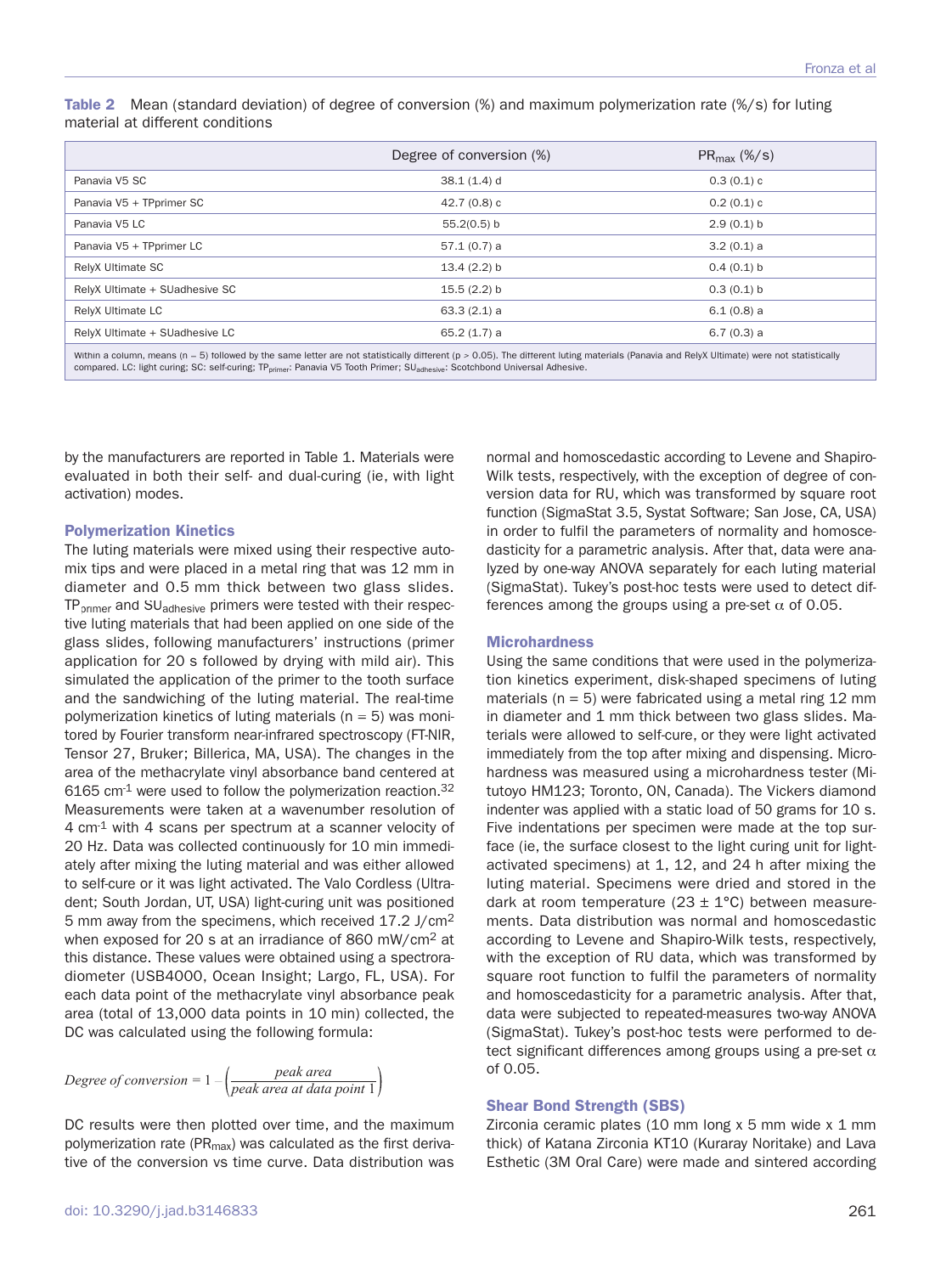

Fig 1 Polymerization kinetics for resin-based luting materials in self-curing (SC) and light-curing (LC) modes when used with their own adhesive and primer. (A) Real-time polymerization showed a slower increase in the degree of conversion and lower final conversion of both luting materials in the self-curing mode. (B) Note the maximum polymerization rate was greater when the luting materials were light cured.

to manufacturers' recommendations. Adhesive tape with two 4-mm-diameter holes was placed on each zirconia plate to define the same bonding area  $(12.57 \text{ mm}^2)$  for all the luting materials. The bonding areas were then lightly sandblasted with 50-µm  $Al_2O_3$  (Danville Engineering; San Ramon, CA, USA) for 10 s (air pressure: 0.25 MPa; distance from the tip: 10 mm) and ultrasonically cleaned for 5 min.

Specimens were divided into 16 experimental groups (n = 8), according to zirconia type: Katana and Lava; luting materials: PV or RU; and surface treatment: no treatment, non-thermal atmospheric plasma, primer (CP<sub>primer</sub> or SU<sub>adhe-</sub>  $sive$ ), and the combination of plasma + primer. Plasma was applied to the zirconia surface for 30 s (argon gas with a flow rate of 5.0 l/min; nozzle positioned 10 mm from the surface in static mode). $21$  A thin coat of primer was applied with a microbrush and then air dried for 10 s using a gentle stream of oil-free air.

A device with a cylindrical Teflon mold (bonding clamp and bonding mold inserts, Ultradent) was used to build two cylinders (2.4 mm in diameter and 3 mm in height) of luting material over each treated zirconia plate. For each specimen, the luting material was inserted into the mold and light cured for 20 s with the Valo light-curing unit. Subsequently, the mold was removed, and the specimens were stored in deionized water at 37°C for either 24 h or 1 year before performing the SBS test. The deionized water was changed every month for the specimens that were stored for 1 year.

For the SBS test, the specimens were fixed with cyanoacrylate glue in a cylindrical acrylic-resin mold and attached to a shear testing device following the instructions provided in ISO/TS 11405.31 The tests were conducted with a universal testing machine (EZ Test, Shimazu; Kyoto, Japan). Shear load was applied to the adhesive interface at a crosshead speed of 1 mm/min until the bond failed. The maximum stress before fracture was recorded, and bond strengths were obtained by dividing the maximum load by the bonding area (MPa). The data were asymmetrically distributed. Thus, for comparison among factors, generalized linear models were adjusted according to a 2 x 8 x 2 factorial design. The analyses were performed by the PROC GEN-MOD procedure of the SAS 9.3 program (SAS Institute; Cary, NC, USA), adjusted in the Poisson distribution, and multiple comparisons were verified by the Wald test. A preset  $\alpha$  of 0.05 was used for the statistical analyses.

The interfacial zones where the specimens failed in the SBS test were examined with an optical microscope at 100X original magnification (KH 8700; Hirox, Tokyo, Japan). The failure modes were classified either as adhesive (debonding between luting material and zirconia) or mixed (adhesive failure combined with cohesive failure within the resin-based luting material).

## **RESULTS**

The DC of the resin-based luting materials after 10 min and PR<sub>max</sub> are reported in Table 2, and the polymerization kinetics profile of the conversion vs time and the polymerization rate are depicted in Fig 1. PV had a significantly higher degree of conversion when light activated and/or combined with  $TP_{\text{primary}}$ , ie, the self-curing mode also had a statistically significantly greater degree of conversion with primer  $(F = 475.85, p < 0.001)$ . The PR<sub>max</sub> was significantly lower in the self-curing mode independent of primer/adhesive application, but the polymerization rate increased when the luting material was light cured ( $F = 1880.827$ ,  $p < 0.001$ ). In contrast, for RU, the use of SUadhesive did not change the DC or PR<sub>max</sub>. Statistically significant differences were only found for the polymerization mode, where light curing significantly increased both the conversion and the polymerization rate (F = 561.834,  $p < 0.001$ ).

The microhardness results are reported in Table 3. There was no statistically significant interaction between the factors "time" and "polymerization mode" (PV: p = 0.357; RU:  $p = 0.176$ ). There was no significant influence of the post-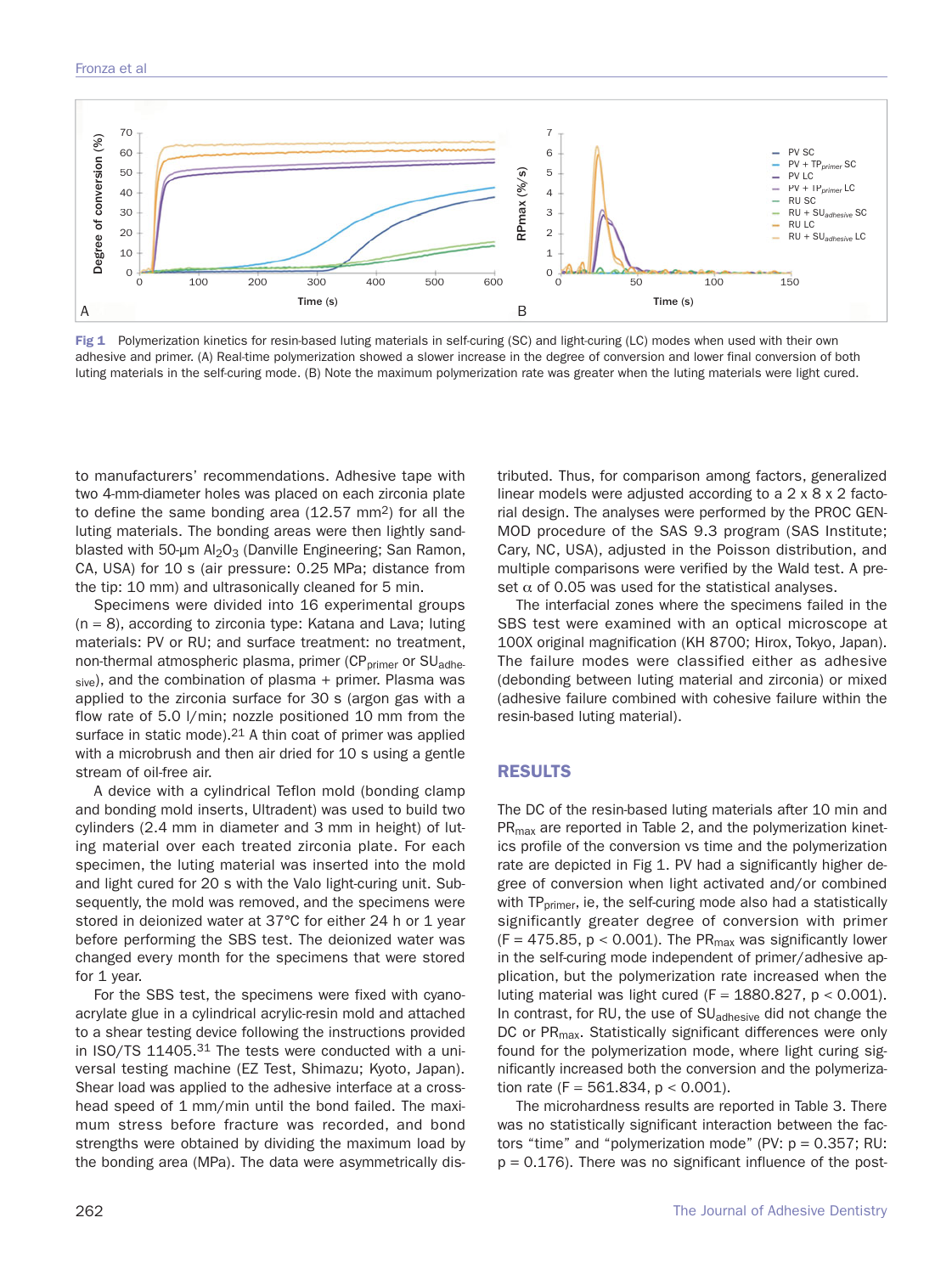|                               | Panavia V5     |               |               | <b>RelyX Ultimate</b> |
|-------------------------------|----------------|---------------|---------------|-----------------------|
| Time after polymerization (h) | SC             | LC            | <b>SC</b>     | LC.                   |
|                               | $20.3(1.5)$ Ab | 36.2 (3.3) Aa | $3.1(0.7)$ Ab | 56.1 (2.8) Aa         |
| 12                            | 23.3 (1.4) Ab  | 36.6 (3.0) Aa | $4.1(0.9)$ Ab | 56.5 (1.0) Aa         |
| 24                            | $23.2(1.4)$ Ab | 36.3 (1.8) Aa | $4.1(0.5)$ Ab | 56.7 (2.6) Aa         |
|                               |                |               |               |                       |

**Table 3** Mean (standard deviation) of Vickers hardness (HV) for luting materials at different polymerization conditions and times

Means (n = 5) followed by the same letter (uppercase compares rows [time], lowercase compares columns [polymerization mode]) are not statistically different (p > 0.05). The different luting materials (Panavia and RelyX Ultimate) were not statistically compared. LC: light curing; SC: self-curing.

polymerization time on the microhardness of the luting materials after 1 h (PV:  $F = 1.695$ ,  $p = 0205$ ; RU F = 3.917,  $p = 0.065$ ). However, light curing significantly increased the microhardness for both PV ( $F = 310.983$ ,  $p < 0.001$ ) and RU (F = 5570.74,  $p < 0.001$ ).

The SBS of the luting materials to both of the zirconia ceramics are reported in Table 4. Statistical analysis showed no difference for the "ceramic" factor ( $p = 0.7744$ ), but there were differences for the "treatment" ( $p < 0.0001$ ) and "time" ( $p < 0.0001$ ) factors. In terms of interaction, significant differences in "treatment x time" ( $p < 0.0001$ ) were found. For both ceramic materials, some pre-test sample failures occurred in the PV treated with plasma group and in the untreated group. These values were included as zero in the data tabulation and in the statistical analysis. For Katana Zirconia, after 24 h storage, the application of  $CP_{\text{prime}}$ or SU<sub>adhesive</sub> with and without plasma yielded higher bond strengths. Using plasma alone produced similar results to CP <sub>primer</sub> and plasma+SU<sub>adhesive</sub>, but only for RU luting material. When no surface treatment was done, ie, sandblasting only, RU demonstrated higher bond strength compared to PV (p < 0.0001). After 1-year water storage, the surfaces that were treated with SU<sub>adhesive</sub> or with plasma+SU<sub>adhesive</sub> showed a significant decrease in bond strength, except for the RU luting material that was used without any additional treatment. After aging, these three groups had the highest bond strengths, while PV used without treatment or with plasma produced lower bond strengths ( $p < 0.0001$ ). When the same surface treatments and luting materials were used on Lava Esthetic, similar trends were observed. For this ceramic, after 24-h storage, RU used with SU<sub>adhesive</sub> yielded significantly higher bond strengths, followed by PV with CP<sub>primer</sub>, plasma+ CP<sub>primer</sub>, and RU with plasma+ SU<sub>adhesive</sub> or plasma alone, being statistically higher than untreated RU and untreated PV or PV with plasma ( $p < 0.0001$ ). After 1 year, the luting material RU, whether used without treatment or treated with SU<sub>adhesive</sub> or plasma+SU<sub>adhesive</sub>, was the only one able to mantain its bond strength to zirconia, ie, there was no

statistically significant difference between 24 h and 1 year. The same effect was observed for Katana Zirconia. The combination of RU with SU<sub>adhesive</sub> produced a significantly higher bond strength, followed by plasma+SU<sub>adhesive</sub> and no treatment, which were all statistically significantly different from the other groups. Interestingly, RU without treatment was still significantly superior to RU with plasma or any treatment associated with PV. Within PV, CP<sub>primer</sub> and plasma+  $CP_{\text{primer}}$  produced higher bond strengths (p < 0.0001).

The modes of failure are shown in Fig 2. Most of the specimens exhibited complete debonding of luting material from the zirconia. However, in 10% to 50% of the specimens tested at 24 h, the groups treated with plasma or plasma together with primers, showed mixed failures that involved both adhesive and cohesive failure within the luting material. In the specimens aged for 1 year, the percentage of mixed failures dropped to 10% to 40%, which was found in groups treated with CP<sub>primer</sub> or SU<sub>adhesive</sub>, plasma alone, or a combination of both these treatments.

#### **DISCUSSION**

The improvement in the polymerization of luting materials, when used in combination with the primers, was materialdependent. There was a significant increase in the DC of PV when the  $TP_{\text{primary}}$  was applied in both polymerization modes. There was also a faster polymerization rate when materials were light activated, ie, dual curing (Table 2). The percentage gain in conversion was greater in the self-curing mode (4.6% for self-curing compared to 1.9% for dual curing), along with a faster rate of increase in the degree of conversion (Fig 1). According to the manufacturer,  $TP_{\text{prime}}$  contains accelerators (Table 1) that are presumably responsible for these outcomes. In contrast, the addition of SU<sub>adhesive</sub> did not affect polymerization kinetics or the final DC of RU. Thus, the first hypothesis, that the adhesive primers would increase the DC and polymerization rate of luting materials,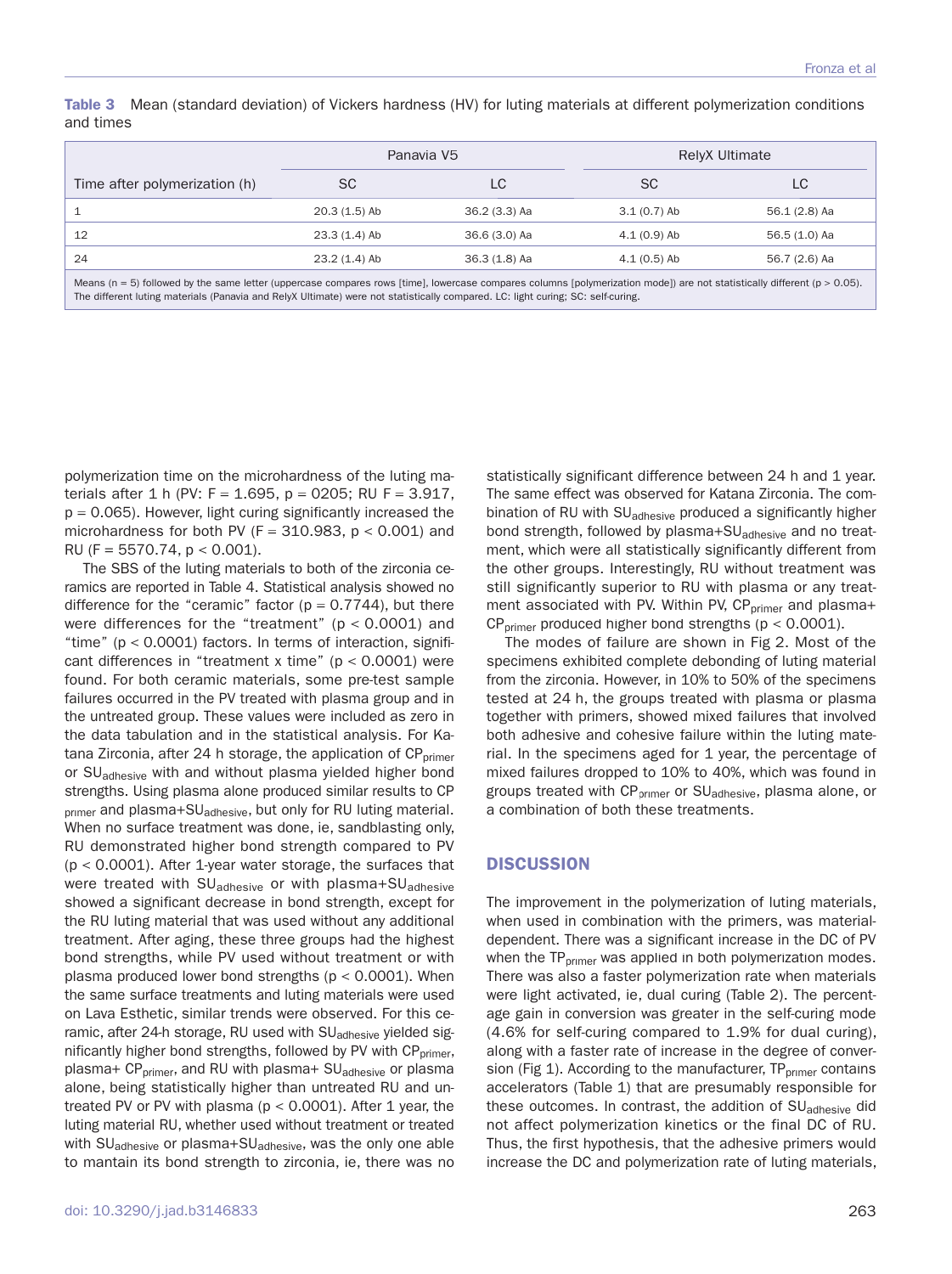|                 |                |                                 |                         | Time                   |  |
|-----------------|----------------|---------------------------------|-------------------------|------------------------|--|
| Ceramic         | Luting system  |                                 | 24 h                    | $1$ year               |  |
| Katana Zirconia | Panavia V5     | No treatment                    | $2.5(1.6 - 3.5)$ Da     | $1.9(0 - 4.3)$ Cb      |  |
|                 |                | Plasma                          | $2.1(1.9 - 3.5)$ Da     | $0(0)$ + Db            |  |
|                 |                | CP <sub>brimer</sub>            | $16.2(12.0 - 28.0)$ ABa | $10.0$ (9.0 - 17.6) Bb |  |
|                 |                | $Plasma + CPorimer$             | $20.9(19.4 - 28.4)$ Aa  | $9.8(7.6 - 12.4)$ Bb   |  |
|                 | RelyX Ultimate | No treatment                    | $9.9(7.2 - 17.1)$ Cb    | $12.4(9.7 - 31.6)$ Aa  |  |
|                 |                | Plasma                          | $15.8(11.8 - 21.2)$ Ba  | $9.4$ (1.6 - 17.5) Bb  |  |
|                 |                | SU <sub>adhesive</sub>          | $22.5(16.7 - 26.2)$ Aa  | $19.1(14.6 - 21.4)$ Aa |  |
|                 |                | $Plasma + SU_{adhesive}$        | $18.7(15.5 - 27.1)$ ABa | $16.3(7.9 - 21.5)$ Aa  |  |
| Lava Esthetic   | Panavia V5     | No treatment                    | $2.8(1.7 - 4.3)$ Da     | 1.1 $(0 - 2.7)$ Eb     |  |
|                 |                | Plasma                          | $1.9(1.7 - 2.3)$ Da     | $0.7(0 - 2.9)$ Eb      |  |
|                 |                | $CP$ <sub>primer</sub>          | 18.2 (14.2 - 22.8) Ba   | $8.8(7.4 - 11.3)$ CDb  |  |
|                 |                | Plasma + CP <sub>primer</sub>   | $17.9(10.1 - 23.3)$ Ba  | $7.5(4.6 - 11.6)$ Db   |  |
|                 | RelyX Ultimate | No treatment                    | $11.6(9.9 - 14.7)$ Ca   | $12.0(9.3 - 21.5)$ Ba  |  |
|                 |                | Plasma                          | $15.1(12.8 - 28.0)$ Ba  | $9.1(3.0 - 21.6)$ Cb   |  |
|                 |                | SU <sub>adhesive</sub>          | $23.6(20.3 - 27.2)$ Aa  | $21.3(14.5 - 25.9)$ Aa |  |
|                 |                | Plasma + SU <sub>adhesive</sub> | $16.4(13.9 - 27.9)$ Ba  | $14.0(11.3 - 22.6)$ Ba |  |

**Table 4** Median (min – max) shear bond strength (MPa) for luting systems and ceramics at two evaluation times

cally significantly different (p>0.05). The different ceramics (Katana Zirconia and Lava Esthetic) were not compared. The following are the number of pre-test failures per group as identified by symbols: **+3 ●8 ▲3 ■3**. These values were included in the statistical analysis. CP<sub>primer</sub>: Clearfil Ceramic Primer; LC: light curing; SC: self-curing; SU<sub>adhesive</sub>: Scotchbond Universal.

was accepted for PV and rejected for RU. SU<sub>adhesive</sub> contains silane and 10-MDP monomer, making it suitable as a ceramic surface-treatment primer. However, its initiator system is based on the conventional camphorquinone and amine combination (Table 1). Only one study was found in the literature<sup>22</sup> that evaluated the effect of adhesives on the degree of conversion of luting materials. However, that study evaluated different resin-based luting systems than those examined in the present study, where no differences were observed for SU<sub>adhesive</sub> used with RU or ED Primer and Panavia F. The different results for the versions of Panavia are probably due to differences in their compositions.

Regardless of primer application, as expected,3,8,16,25 both systems had a significantly lower polymerization rate and DC when used in self-curing mode. Despite the fact that similar values were reported for  $PR<sub>max</sub>$  for both selfcuring materials, the degree of conversion after 10 min was approximately 50% less for RU; but for PV, this decrease was only ~17% compared to the same material in dual-curing mode (Table 2). A lower DC may jeopardize the physicochemical properties and accelerate long-term degradation of the luting material.<sup>7,28</sup> The microhardness test was performed to evaluate where these differences in polymerization might compromise the mechanical properties at the top surface closest to the light. The test showed that even after 24 h, when light cured with 17.2 J/cm2 of energy from the Valo curing light, these luting materials were harder than the self-cured luting materials (Table 3). Thus, the sec-

ond hypothesis was accepted. Since the microhardness test evaluates properties at the surface, evaluations were not performed in combination with the application of the primers which would be present at this location, as they might interfere with measurements. Similar microhardness outcomes were reported for RU, while the polymerization modes had an effect on PV. A previous study reported significantly lower tensile strength for RU when it was allowed to self-cure.13 At the same time, another study28 reported no difference between polymerization modes for PV after 24 h. However, both materials showed lower mechanical properties after thermocycling when they were self-cured. The poor performance when the luting material was allowed to self-cure is relevant for light-compromised situations in which thick or opaque indirect materials are used,  $5,11,23$  it is difficult to place the light-unit tip perpendicular and close to the restoration, $1$  and inhomogeneity exists in the irradiance or wavelength of light output.26

The bond strength of the resin-based luting materials to zirconia was improved when the primers were used (Table 4). Thus, the third hypothesis was accepted. Here, PV was used with a non-polymerizable  $CP_{\text{primer}}$  containing silane and 10-MDP; the latter includes both phosphate and reactive phosphonate groups that can chemically bond to zirconium oxide (P-O-Zr).15 Previous studies also reported increased bond strength for this system.<sup>36</sup> In contrast,  $SU<sub>adhesive</sub>$  is a dental adhesive that can also be used as a primer for ceramics because it contains both silane and 10-MDP. These universal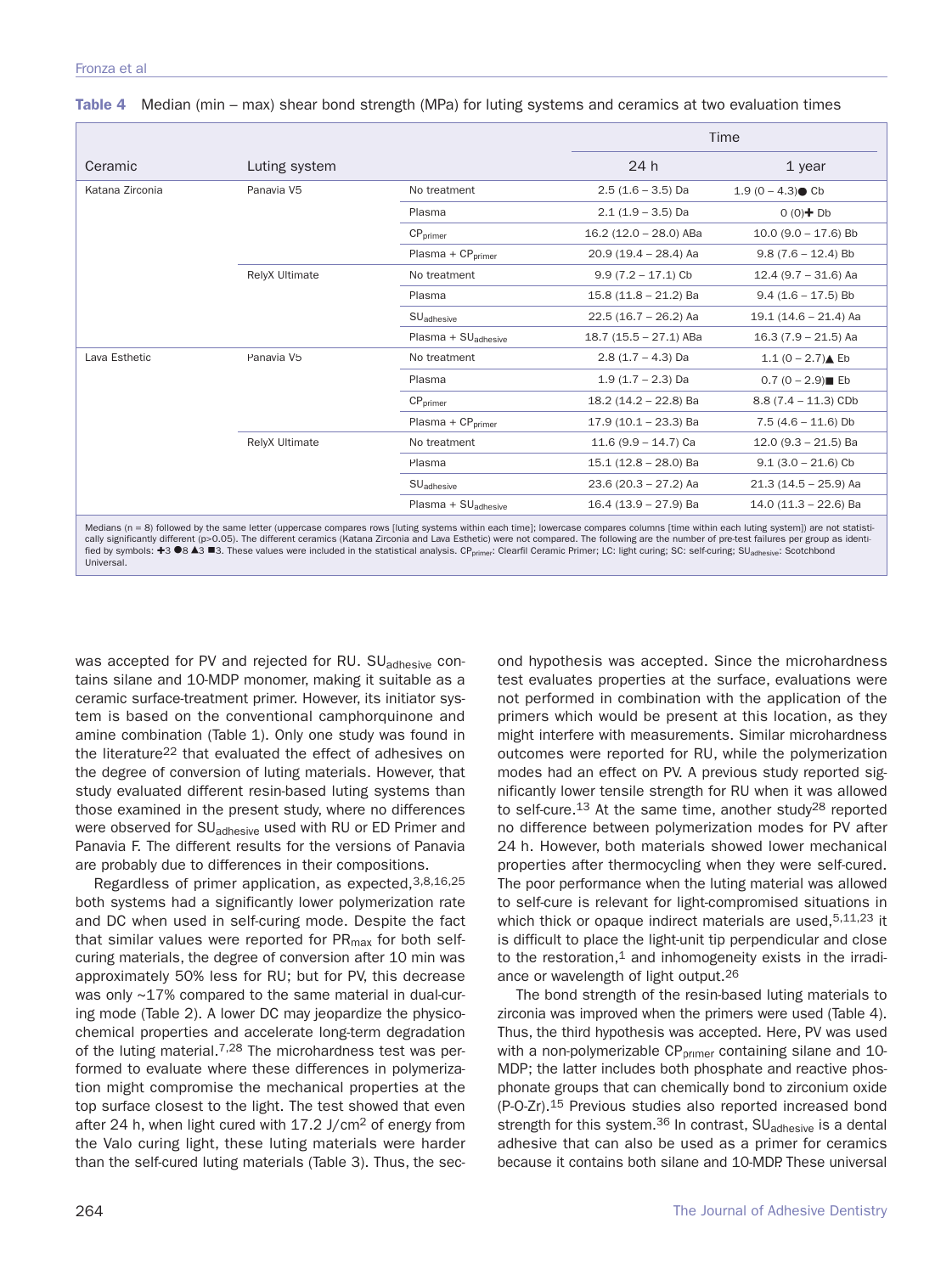**Fig 2** Distribution (%) of failure modes of the luting systems to zirconia after 24 h and after 1 year of storage in water.



adhesives have been reported to be a good alternative for treating the zirconia surface.<sup>6</sup> After 24 h, no major differences were observed between luting systems. In contrast, after 1 year of storage in water, RU, when used in combination with SU<sub>adhesive</sub>, maintained a reasonably good bond to zirconia. However, the SBS of PV used in combination with CPprimer showed a significant reduction (39% reduction for Katana Zirconia and 51% for Lava Ultimate; Table 4). Other studies have also demonstrated a higher SBS to zirconia when SU<sub>adhesive</sub> and RU were used, <sup>24,38,40</sup> although most studies have reported a decrease in SBS after aging both resin-based luting systems for one year.24,40

Variations in the methodology of previous studies must be considered when interpreting the results. As demonstrated when evaluating the polymerization kinetics, PV achieved a higher conversion when used with TP<sub>primer</sub>. In the SBS test, only the adhesion to ceramic was measured and not to tooth substrate. Also,  $TP_{\text{prime}}$  was not used. This may have compromised the DC of PV and consequently affected the bond strength outcomes,18,33 especially when specimens were subjected to artificial aging, where a lower DC accelerates hydrolytic degradation. One study reported diminished bond strength to dentin when these same luting materials were not light activated but instead left to selfcure.13 Significantly lower SBS was observed for all PV groups regardless of surface treatment (Table 4). This may have been due to the absence of TP<sub>primer</sub>, which resulted in reduced polymerization of the resin (Table 2). One study evaluating the bond strength of zirconia to dentin using RU and SU<sub>adhesive</sub> as well as the previous version, Panavia F system with CP<sub>primer</sub>, reported greater bond strengths for RU after 24 h. However, after aging, both adhesives performed similarly, with significantly lower bond strength.40 In this study, after 1-year water storage, pre-test failures were observed when  $CP_{\text{primary}}$  was not used (Table 4), which confirms the beneficial effect of the TP<sub>primer</sub>, even after aging.

It is noteworthy that most (> 50%) of the groups failed adhesively, ie, there was complete debonding of luting materials from the ceramic surface. When RU was used with SU<sub>adhesive</sub> and/or plasma, some mixed failures were found (Fig 2). SUadhesive is a combination of high and low molecular weight monomers resulting in a viscous liquid solution, but less viscous than the luting material. Thus, it can penetrate and wet the rough sandblasted surface and further improve the wetting of the luting material. This provides intimate contact between ceramic and luting material, which may favor better mechanical interlocking and possibly chemical bonding at the interface.<sup>2</sup> In contrast,  $CP_{\text{brimer}}$  is a liquid mixture of solvent and proprietary chemicals. Although it does not form a visible layer on the surface after solvent evaporation, it still influences wettability through chemical changes created at the surface to be be wet by the viscous luting material.15

The use of an alternative zirconia surface treatment was also addressed in this study. Zirconia has a low concentration of hydroxyl groups at the surface, and this produces a hydrophobic surface. Treatment with non-thermal atmospheric argon plasma can reduce carbon-based contaminants and increase the number of oxygen species, thus improving surface hydrophilicity.14,37 Cleaning and activating the surface raises wettability and surface energy, which favors resin bonding.10 A beneficial effect of plasma treatment was observed for RU compared to the untreated surfaces at 24 h; however, after 1 year, the opposite occurred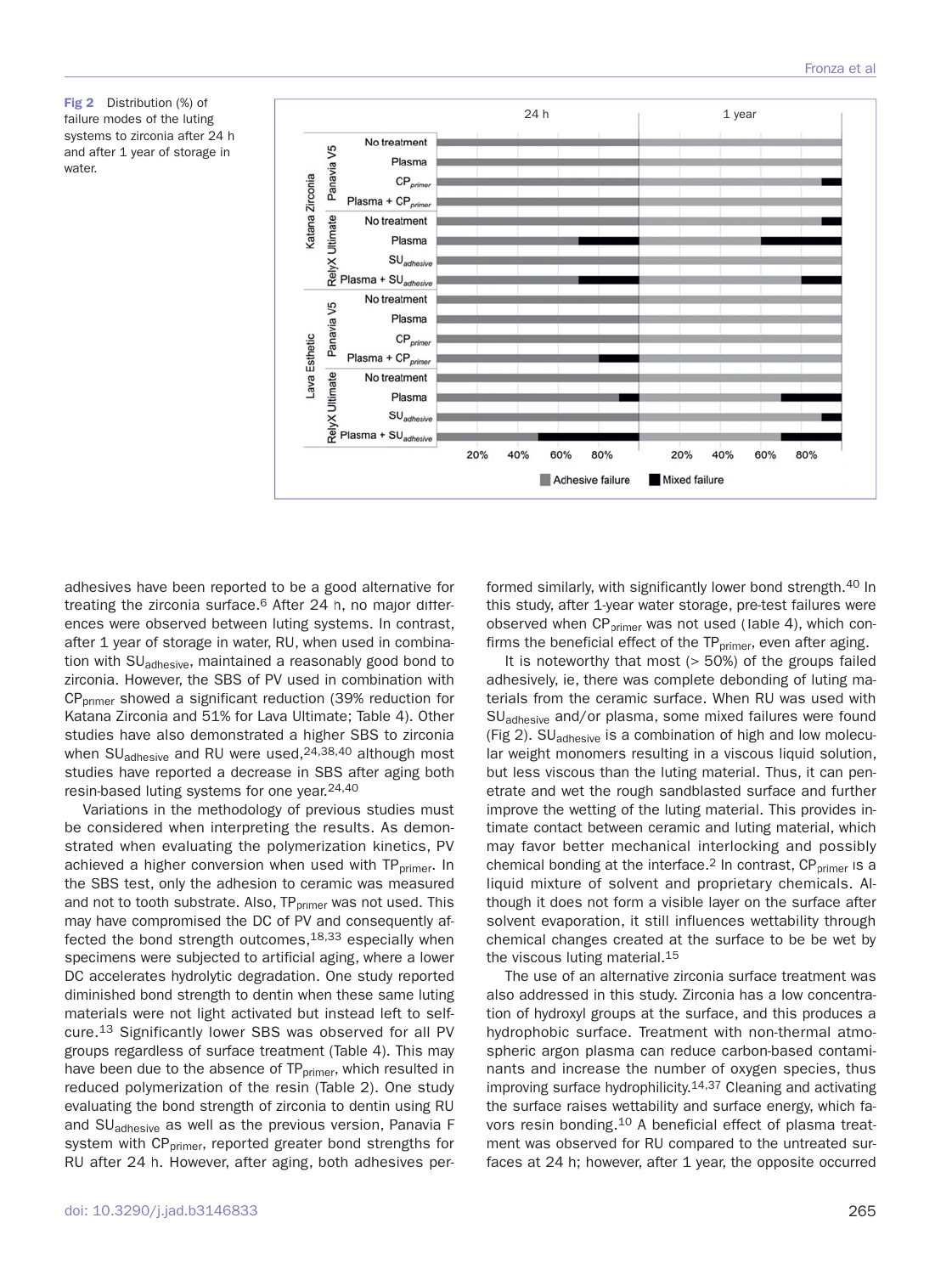(Table 4). The improved hydrophilicity appears to have contributed to the degradation of the interface. Other studies have also demonstrated a better immediate bond strength to zirconia after plasma treatment,  $37$  but this benefit was lost after aging.<sup>2</sup> The combination of plasma treatment with primers did not enhance SBS (Table 4), which corroborates previous studies.17,20 In general, surface treatment with non-thermal atmospheric plasma did not improve the adhesion of luting material to zirconia in this study. Thus, the fourth hypothesis was rejected. Although different types of zirconia may exhibit different behaviors according to their composition and atomic arrangement, no differences in SBS were found between the two zirconia materials used in this study ( $p = 0.7744$ ).

This study design was limited in that the microhardness of the resin-based luting materials was evaluated only in the short term, to be compared with the degree of conversion data, but a long-term evaluation (1 year) would have been interesting to enable comparisons with bond strength data. In addition, future studies should compare the adhesion to zirconia after both CP<sub>primer</sub> and TP<sub>primer</sub> were used. Ideally, the bond to both tooth and zirconia should be evaluated simultaneously.

## **CONCLUSION**

- 1. The degree of conversion was only improved for PV when the TP primer was used. There was no effect on the polymerization kinetics of RU when SU<sub>adhesive</sub> was used.
- 2. When used in self-cure mode, PV demonstrated better performance than RU. However, light curing was required to achieve a high degree of conversion for both resinbased luting materials.
- 3. Light curing the resin-based luting material produced a greater microhardness of both materials within the first 24 h.
- 4. For both luting systems, the bond strength to zirconia ceramics improved when the adhesive primer was used. After 1 year of water storage, only RU, when used with SUadhesive, maintained its bond strength to zirconia. There was a significant reduction in the bond strength of PV to Katana Zircona (39% reduction) and to Lava Ultimate (51% reduction) after one year.

## **ACKNOWLEDGMENTS**

This study was supported by CALDO and São Paulo Research Foundation [SPRINT project #2017/50131-5].

## **REFERENCES**

Andre CB, Nima G, Sebold M, Giannini M, Price RB. Stability of the light output, oral cavity tip accessibility in posterior region and emission spectrum of light-curing units. Oper Dent 2018;43:398–407.

- 2. Ayres A, Hirata R, Fronza BM, Lopes BB, Ambrosano G, Giannini M. Effect of argon plasma surface treatment on bond strength of resin composite repair. Oper Dent 2019;44:E75–E82.
- 3. Ayres AP, Andre CB, Pacheco RR, Carvalho AO, Bacelar-Sa RC, Rueggeberg FA, et al. Indirect restoration thickness and time after light-activation effects on degree of conversion of resin cement. Braz Dent J 2015;26:363–367.
- 4. Blatz MB, Vonderheide M, Conejo J. The effect of resin bonding on longterm success of high-strength ceramics. J Dent Res 2018;97:132–139.
- 5. Butterhof M, Ilie N. Mathematical model for assessing true irradiance received by luting materials while curing through modern CAD/CAM resin composites. Dent Mater 2020;36:e255–e265.
- 6. Cuevas-Suarez CE, de Oliveira da Rosa WL, Vitti RP, da Silva AF, Piva E. Bonding strength of universal adhesives to indirect substrates: a metaanalysis of in vitro studies. J Prosthodont 2020;29:298–308.
- 7. De Souza G, Braga RR, Cesar PF, Lopes GC. Correlation between clinical performance and degree of conversion of resin cements: a literature review. J Appl Oral Sci 2015;23:358–368.
- Di Francescantonio M, Aguiar TR, Arrais CA, Cavalcanti AN, Davanzo CU, Giannini M. Influence of viscosity and curing mode on degree of conversion of dual-cured resin cements. Eur J Dent 2013;7:81–85.
- Ferracane JL, Stansbury JW, Burke FJ. Self-adhesive resin cements chemistry, properties and clinical considerations. J Oral Rehabil 2011; 38:295–314.
- 10. Guers P, Wille S, Strunskus T, Polonskyi O, Kern M. Durability of resin bonding to zirconia ceramic after contamination and the use of various cleaning methods. Dent Mater 2019;35:1388–1396.
- 11. Hardy CMF, Bebelman S, Leloup G, Hadis MA, Palin WM, Leprince JG. Investigating the limits of resin-based luting composite photopolymerization through various thicknesses of indirect restorative materials. Dent Mater 2018;34:1278–1288.
- 12. Ilie N, Furtos G. A comparative study of light transmission by various dental restorative materials and the tooth structure. Oper Dent 2020;45:442–452.
- 13. Kanamori Y, Takahashi R, Nikaido T, Bamidis EP, Burrow MF, Tagami J. The effect of curing mode of a high-power LED unit on bond strengths of dualcure resin cements to dentin and CAD/CAM resin blocks. Dent Mater J 2019;38:947–954.
- 14. Lee MH, Min BK, Son JS, Kwon TY. Influence of different post-plasma treatment storage conditions on the shear bond strength of veneering porcelain to zirconia. Materials (Basel) 2016;9:43.
- 15. Lima RBW, Barreto SC, Alfrisany NM, Porto TS, De Souza GM, De Goes MF. Effect of silane and MDP-based primers on physico-chemical properties of zirconia and its bond strength to resin cement. Dent Mater 2019; 35:1557–1567.
- 16. Luhrs AK, Pongprueksa P, De Munck J, Geurtsen W, Van Meerbeek B. Curing mode affects bond strength of adhesively luted composite CAD/CAM restorations to dentin. Dent Mater 2014;30:281-291.
- 17. Lumkemann N, Eichberger M, Stawarczyk B. Different surface modifications combined with universal adhesives: the impact on the bonding properties of zirconia to composite resin cement. Clin Oral Investig 2019; 23:3941–3950.
- 18. Maassen M, Wille S, Kern M. Bond strength of adhesive luting systems to human dentin and their durability. J Prosthet Dent 2020.
- 19. Manso AP, Silva NR, Bonfante EA, Pegoraro TA, Dias RA, Carvalho RM. Cements and adhesives for all-ceramic restorations. Dent Clin North Am 2011;55:311–332, ix.
- 20. Mendonça BC, Negreiros WM, Ambrosano GMB, Giannini M. Study of the effectiveness of primers, plasma and their combination on bond strength of a resin cement to zirconia. J Clin Dent Res 2016;13:7.
- 21. Mendonça BM, Negreiros WM, Giannini M. Effect of aluminum oxide sandblasting, plasma application and their combination on the bond strength of resin cement to zirconia ceramics. Braz Dent Sci 2019;22:6.
- 22. Moura DMD, do Nascimento Januario AB, de Araujo AMM, de Oliveira Dal Piva AM, Ozcan M, Bottino MA, et al. Effect of primer-cement systems with different functional phosphate monomers on the adhesion of zirconia to dentin. J Mech Behav Biomed Mater 2018;88:69–77.
- 23. Pacheco RR, Carvalho AO, Andre CB, Ayres APA, de Sa RBC, Dias TM, Rueggeberg FA, Giannini M. Effect of indirect restorative material and thickness on light transmission at different wavelengths. J Prosthodont Res 2019;63:232–238.
- 24. Passia N, Mitsias M, Lehmann F, Kern M. Bond strength of a new generation of universal bonding systems to zirconia ceramic. J Mech Behav Biomed Mater 2016;62:268–274.
- 25. Pilo R, Papadogiannis D, Zinelis S, Eliades G. Setting characteristics and mechanical properties of self-adhesive resin luting agents. Dent Mater 2017;33:344–357.